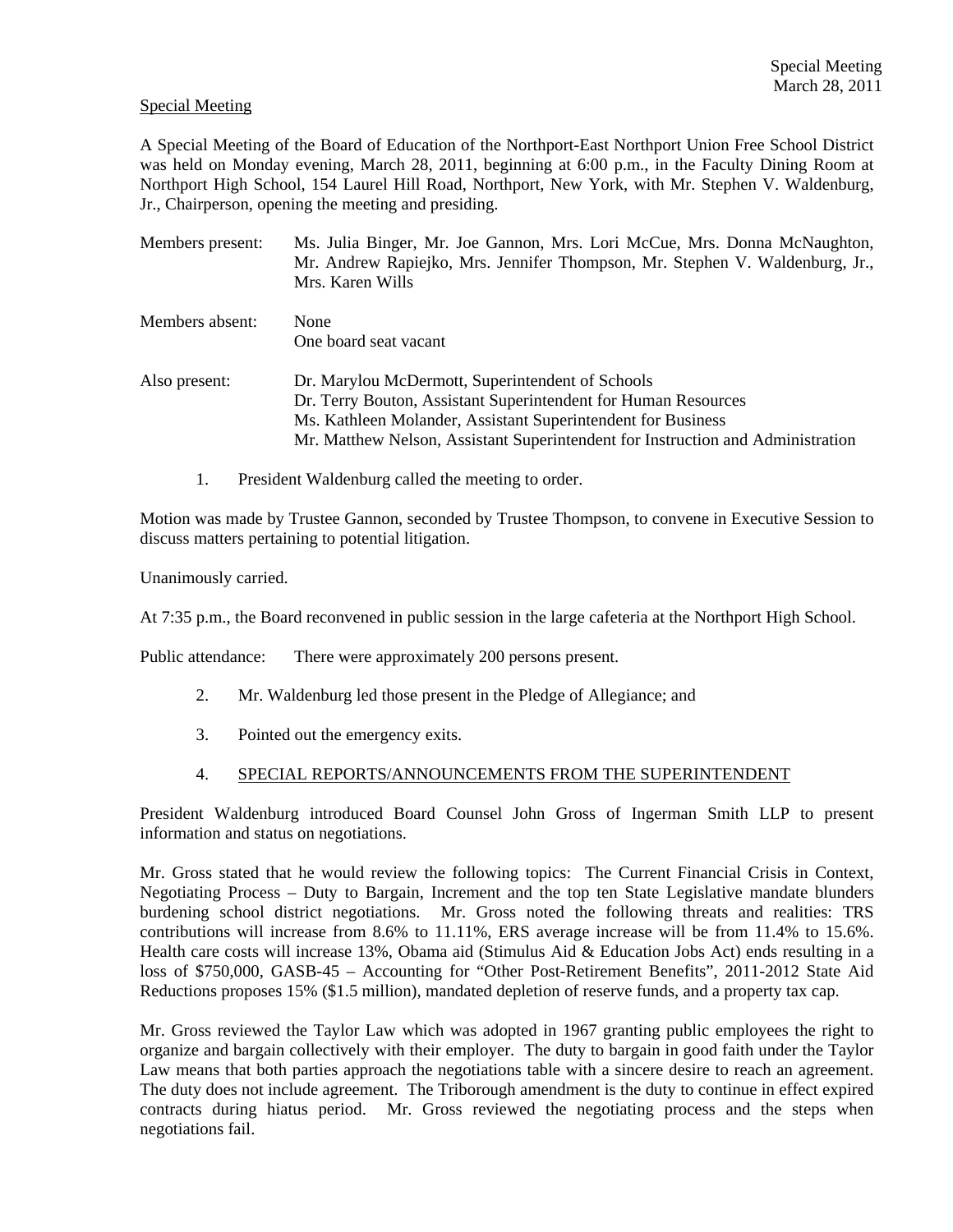Mr. Gross reviewed increment, both vertical (step) and horizontal (column) and noted that both are protected by the Triborough Amendment. The cost of increment if granted is 2.98% of base payroll or 1.65 million dollars. Mr. Gross noted that the Northport UTN contract does not require payment of increment upon contract expiration. Mr. Gross reviewed the Government Accounting Standards Board rule that public entities must account in balance sheet for future cost of other post employment benefits with projected costs of millions of dollars for every school district.

The components of an average New York State School District Budget were reviewed with instructional salaries and benefits making up approximately 69% of the budget. Governor Cuomo has proposed a property tax cap on local tax levies of 2% or the inflation rate, whichever is lower, effective July 1, 2012. Mr. Gross noted that if the tax cap is set at the maximum of 2%, school districts will automatically be forced to operate at a minimum of a 10% deficit.

Mr. Gross stated that a wage increase is comprised of three elements: Salary Matrix Increase, Step increment (vertical movement) and Lane movement (horizontal movement). Mr. Gross reviewed the history of increment and the broader impact of the Triborough Amendment. The cost of increment generally costs 3 to 3.5% of base payroll. Mr. Gross reviewed sample teacher step increase under the last contract. Mr. Gross stated a cost saving approach to dealing with increment is to delay effective date from July  $1<sup>st</sup>$  to June 30<sup>th</sup>. Legislative solutions are to amend the Taylor Law by repealing the Triborough Amendment, amend the Triborough Amendment by making it inapplicable to step and lane increase.

The parties in the current UTN negotiations are at an impasse. Negotiations began on February 24, 2010 with 16 negotiations sessions held and 1 mediation session. Mr. Gross reviewed the District's proposal of November 22, 2010 which included the following: Duration – 2 year contract, Salary Year 1 – hard freeze, Salary Year 2 – freeze on base; ½ year increment freeze, plus the elimination of the weighting of students and agreements to the District's annual professional performance review proposal, including the appeals procedure ending with the Superintendent of Schools. Mr. Gross noted that the proposal also stated that any further increases must be paid for by give backs.

The UTN salary proposal delivered August 25, 2010 included the following: Year  $1 - 2\%$  plus increment  $(4.98\% \text{ total})$ , Year  $2 - 2.25\%$  plus increment  $(5.23\% \text{ total})$ , Year  $3 - 2.5\%$  plus increment  $(5.48\% \text{ total})$ , Year  $4 - 2.75\%$  plus increment (5.73% total). The total four year cost for entire unit including increment would be \$12,614,000. Mr. Gross reviewed the other UTN proposals.

Mr. Gross stated that the last District proposal was made in November. The UTN indicated a counterproposal was forthcoming but no counter proposal was ever submitted. On December 15, 2010 a letter to the Superintendent stated that "…the District's financial proposal dated November 22, 2010 has been rejected". A declaration of impasse with PERB was filed on January 4, 2011. Mr. Gross stated there was one mediation session with no results and the possibility that it will move on to fact finding.

There was discussion regarding the contract proposals and Mr. Gross answered questions from the audience. President Waldenburg thanked Mr. Gross for his presentation.

## 5. DISCUSSION OF SUPERINTENDENT'S PROPOSED 2011-2012 BUDGET

5.01 Budget Function Code/Description to be reviewed:

Function Code Description 2250 Program for Students with Disabilities

Ms. Molander, Assistant Superintendent for Business, stated that there is 2.0 fte with the additional fte for the Director of Special Education which is a new position. Ms. Molander noted that there is shifting of fte's between schools in accordance to where services are needed.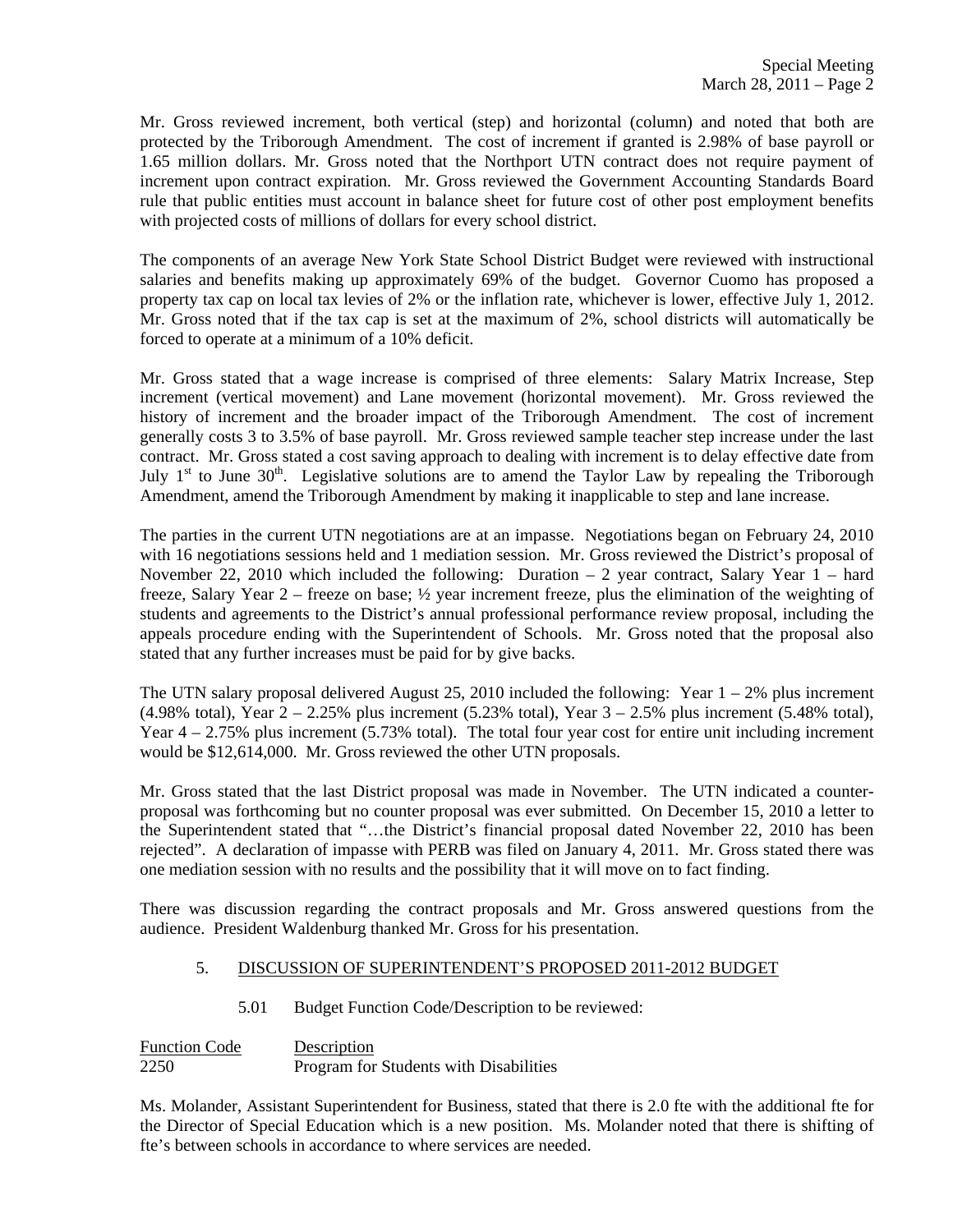In response to a question, Ms. Christina Pulaski, Director of Special Education, stated that she looked at the history to allocated funds more appropriately based on student placement and where services are being used.

2270 Pupils with Special Needs

Ms. Molander stated that 2.8 fte are allocated per elementary school with the possibility of variation of movement of staff within codes.

| 2280 | Occupational Education             |
|------|------------------------------------|
| 2310 | <b>Continuing Education School</b> |
| 2320 | Summer School                      |

There was a discussion regarding the increased fees for summer music, elementary summer school and increased students needing AIS services.

At 10:30 p.m., motion was made by Trustee Wills, seconded by Trustee McCue to extend the meeting.

Unanimously carried.

| 2330 | Teaching – Special Schools      |
|------|---------------------------------|
| 2610 | School Library and Audio Visual |

In response to a question, Ms. Molander stated that the decrease in code was for a teacher who retired last year and was replaced at a lesser salary.

2630 Computer Assisted Instruction

There was a discussion regarding the costs of the technology initiatives and assurance the money spent on technology tools will reach goals.

2805 Attendance

There was a discussion regarding the number of attendance runners and the impact on student attendance.

2810 Guidance

Ms. Cynthia Lore, Director of Pupil Personnel Services, stated that there are ten guidance counselors who service approximately 225 students each in grades 9-12.

| 2815 | <b>Health Services</b>                    |
|------|-------------------------------------------|
| 2816 | Diagnostic Screening                      |
| 2820 | <b>Psychological Services</b>             |
| 2822 | <b>Education Related Support Services</b> |
| 2825 | <b>Social Work Services</b>               |
| 2850 | Co-Curricular Activities                  |

In response to a question, Mr. Drew Cronin, Director of Physical Education and Athletics, stated that many other districts have had to drop JV2 and JV9 programs.

- 2855 Interscholastic Athletics
- 5510 District Operated Transportation
- 5540 Contract Transportation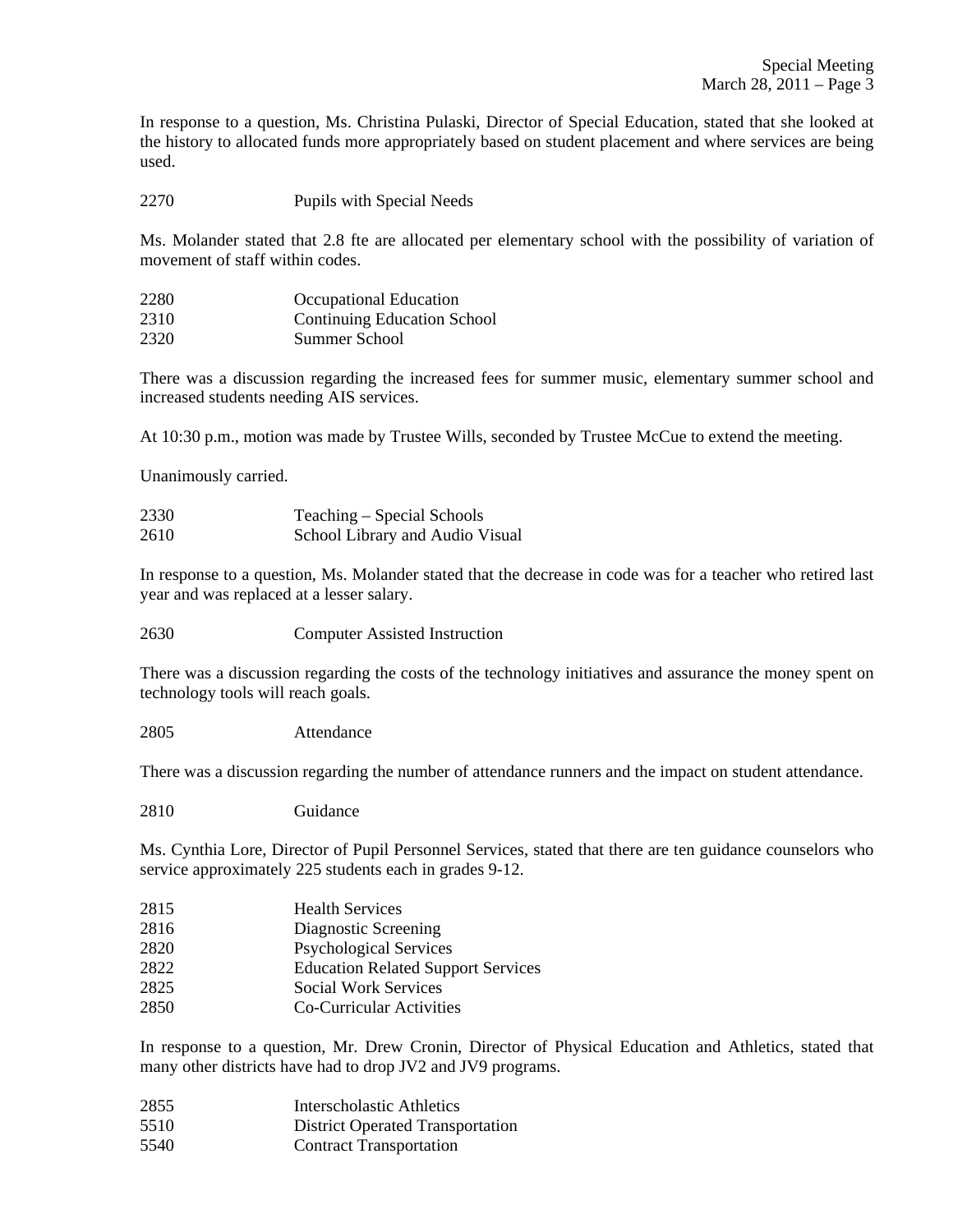Ms. Molander stated that there is a projected increase in CPI this year and codes are budgeted appropriately. Ms. Molander noted that transportation contracts can be extended if both parties agree to it. Ms. Molander also noted that April  $1<sup>st</sup>$  is the deadline to request transportation to non-public schools.

- 5550 Public Transportation 5581 Transportation for BOCES
- 7140 Community Recreation

Ms. Molander stated that the recreation program includes summer camp and the drivers' education program.

| 8060 | Community - Civic Activities           |
|------|----------------------------------------|
| 8070 | Census                                 |
| 9010 | <b>State Retirement</b>                |
| 9020 | Teachers' Retirement                   |
| 9030 | Social Security                        |
| 9040 | Workers' Compensation                  |
| 9045 | Life Insurance                         |
| 9050 | Unemployment Insurance                 |
| 9055 | Disability Insurance                   |
| 9060 | Hospital, Medical and Dental Insurance |

Ms. Molander stated that health insurance payments are segregated into pieces, payments to health insurance plans and payments required to be made by law for Medicare reimbursements.

| 9087 | <b>Extended Sick Leave</b>         |
|------|------------------------------------|
| 9088 | <b>Accrued Leave Payout</b>        |
| 9089 | Other Employee Benefits            |
| 9710 | Serial Bonds - Public Library      |
| 9711 | Serial Bonds - School Construction |
| 9730 | <b>Bond Anticipation Notes</b>     |
| 9760 | <b>Tax Anticipation Notes</b>      |

Ms. Molander stated that fiscal advisors suggested using a 2.7% interest rate and they do not feel that we will see the same rates as last year.

9785 Installment Purchase Debt 9789 Other Debt 9901 Transfer to Special Aid Fund 9950 Transfer to Capital Projects Fund

There was a brief discussion regarding the possibility of using the capital reserve fund for field improvements.

## 6. SUPERINTENDENT'S REPORT, GENERAL - FOR BOARD ACTION

- 7. SUPERINTENDENT'S REPORT, FINANCIAL FOR BOARD ACTION
- 8. SUPERINTENDENT'S REPORT FOR INFORMATION ONLY
	- 8.01 Schedule I Home Instruction
- 9. ADJOURNMENT